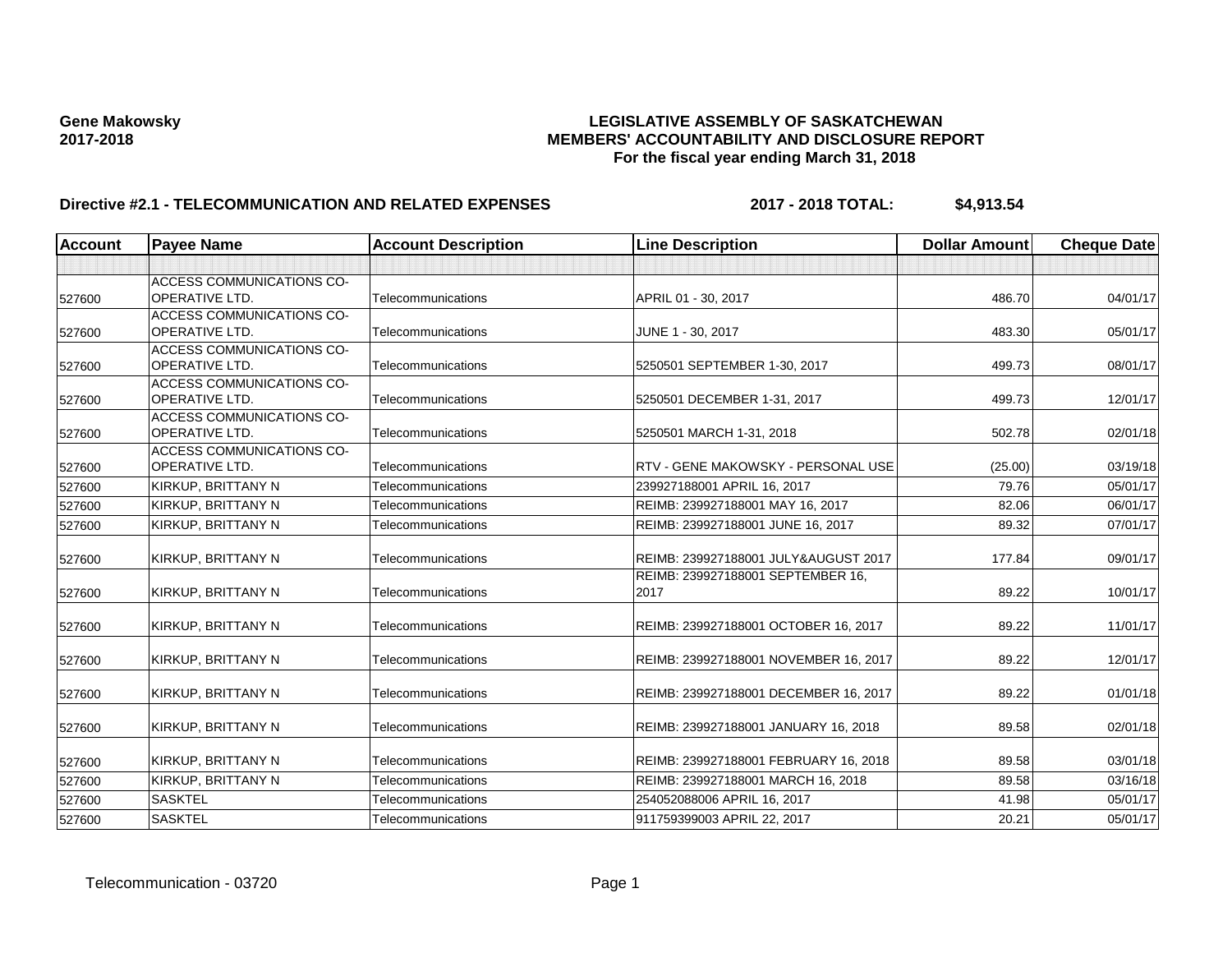### **Gene Makowsky LEGISLATIVE ASSEMBLY OF SASKATCHEWAN 2017-2018 MEMBERS' ACCOUNTABILITY AND DISCLOSURE REPORT For the fiscal year ending March 31, 2018**

# **Directive #2.1 - TELECOMMUNICATION AND RELATED EXPENSES 2017 - 2018 TOTAL: \$4,913.54**

| <b>Account</b> | <b>Payee Name</b>    | <b>Account Description</b> | <b>Line Description</b>           | Dollar Amount | <b>Cheque Date</b> |
|----------------|----------------------|----------------------------|-----------------------------------|---------------|--------------------|
|                |                      |                            |                                   |               |                    |
| 527600         | <b>SASKTEL</b>       | Telecommunications         | 254052088006 MAY 16, 2017         | 41.24         | 06/01/17           |
| 527600         | <b>SASKTEL</b>       | Telecommunications         | REIMB: 254052088006 JUNE 16, 2017 | 45.70         | 07/01/17           |
| 527600         | <b>SASKTEL</b>       | Telecommunications         | 254052088006 JULY 16, 2017        | 45.68         | 08/01/17           |
| 527600         | <b>SASKTEL</b>       | Telecommunications         | 254052088006 AUGUST 16, 2017      | 45.77         | 09/01/17           |
|                |                      |                            | APR 1 2017- MARCH 31 2018 WEB     |               |                    |
| 527600         | <b>WILKINS MEDIA</b> | Telecommunications         | <b>HOSTING</b>                    | 254.40        | 06/02/17           |
| 527600         | <b>WILKINS MEDIA</b> | Telecommunications         | <b>WEB HOSTING</b>                | 696.87        | 03/01/18           |
| 530600         | <b>SASKTEL</b>       | Placement - Tender Ads     | 911759399003 MAY 22, 2017         | 19.95         | 06/01/17           |
| 530600         | <b>SASKTEL</b>       | Placement - Tender Ads     | 911759399003 JUNE 22, 2017        | 19.95         | 07/01/17           |
| 530600         | <b>SASKTEL</b>       | Placement - Tender Ads     | 911759399003 JULY 22, 2017        | 19.95         | 08/01/17           |
| 530600         | <b>SASKTEL</b>       | Placement - Tender Ads     | 911759399003 AUGUST 22, 2017      | 19.95         | 09/01/17           |
| 530600         | <b>SASKTEL</b>       | Placement - Tender Ads     | 911759399003 SEPTEMBER 22, 2017   | 19.95         | 10/01/17           |
| 530600         | <b>SASKTEL</b>       | Placement - Tender Ads     | 911759399003 NOVEMBER 22, 2017    | 19.95         | 12/01/17           |
| 530600         | <b>SASKTEL</b>       | Placement - Tender Ads     | 911759399003 OCTOBER 22, 2017     | 19.95         | 12/01/17           |
| 530600         | <b>SASKTEL</b>       | Placement - Tender Ads     | 911759399003 DECEMBER 22, 2017    | 20.35         | 01/01/18           |
| 530600         | <b>SASKTEL</b>       | Placement - Tender Ads     | 911759399003 JANUARY 22, 2018     | 19.95         | 02/01/18           |
| 530600         | <b>SASKTEL</b>       | Placement - Tender Ads     | 911759399003 FEBRUARY 22, 2018    | 19.95         | 03/01/18           |
| 530600         | <b>SASKTEL</b>       | Placement - Tender Ads     | 911759399003 MARCH 22, 2018       | 19.95         | 03/22/18           |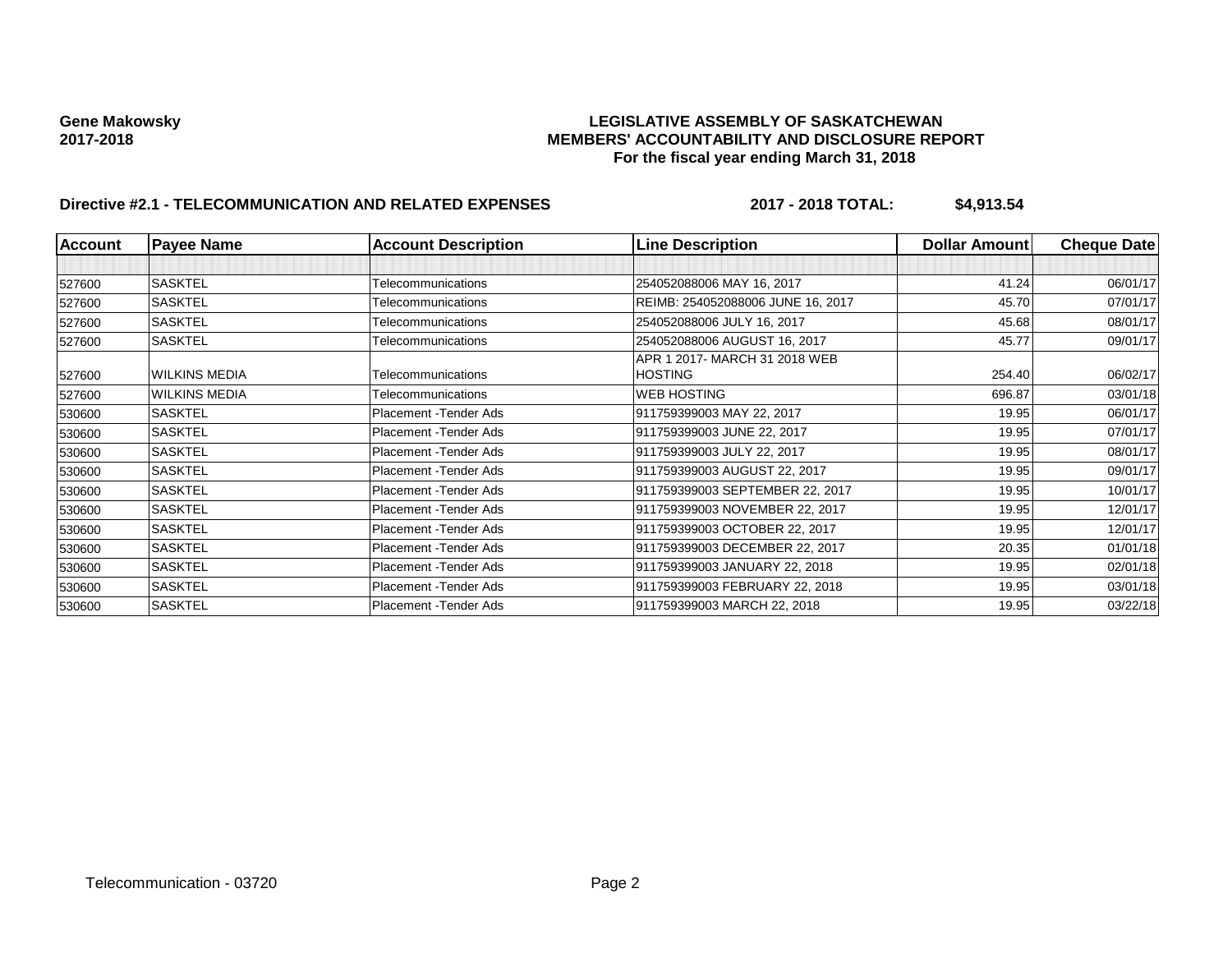### **LEGISLATIVE ASSEMBLY OF SASKATCHEWAN MEMBERS' ACCOUNTABILITY AND DISCLOSURE REPORT For the fiscal year ending March 31, 2018**

## **Directive #3.1 - MLA TRAVEL AND LIVING EXPENSES 2017 - 2018 TOTAL: \$3,370.27**

| <b>Account</b> | <b>Payee Name</b> | <b>Account Description</b>  | <b>Line Description</b>         | <b>Dollar Amount</b> | <b>Cheque Date</b> |
|----------------|-------------------|-----------------------------|---------------------------------|----------------------|--------------------|
|                |                   |                             |                                 |                      |                    |
| 541900         | MAKOWSKY, GENE    | Elected Rep - Travel        | MLA TRAVEL APRIL 3 - 28, 2017   | 594.54               | 05/17/17           |
| 541900         | MAKOWSKY, GENE    | Elected Rep - Travel        | MLA TRAVEL JUN 19-AUG 17, 2017  | 202.74               | 10/10/17           |
| 541900         | MAKOWSKY, GENE    | Elected Rep - Travel        | MLA TRAVEL SEP 21-OCT 12, 2017  | 134.67               | 10/18/17           |
| 541900         | MAKOWSKY, GENE    | Elected Rep - Travel        | MLA TRAVEL SEPTEMBER 1-20, 2017 | 122.30               | 10/18/17           |
| 541900         | MAKOWSKY, GENE    | Elected Rep - Travel        | MLA TRAVEL OCTOBER 14-31, 2017  | 337.68               | 11/02/17           |
| 541900         | MAKOWSKY, GENE    | <b>Elected Rep - Travel</b> | MLA TRAVEL NOV 27-DEC 13, 2017  | 453.37               | 12/13/17           |
| 541900         | MAKOWSKY, GENE    | Elected Rep - Travel        | MLA TRAVEL NOVEMBER 1-24, 2017  | 550.66               | 12/13/17           |
| 541900         | MAKOWSKY, GENE    | Elected Rep - Travel        | MLA TRAVEL DEC 14/17-JAN 22/18  | 322.43               | 02/06/18           |
| 541900         | MAKOWSKY, GENE    | Elected Rep - Travel        | MLA TRAVEL JAN 23-FEB 28, 2018  | 242.38               | 03/09/18           |
| 541900         | MAKOWSKY, GENE    | Elected Rep - Travel        | MLA TRAVEL MARCH 1-16, 2018     | 409.50               | 03/16/18           |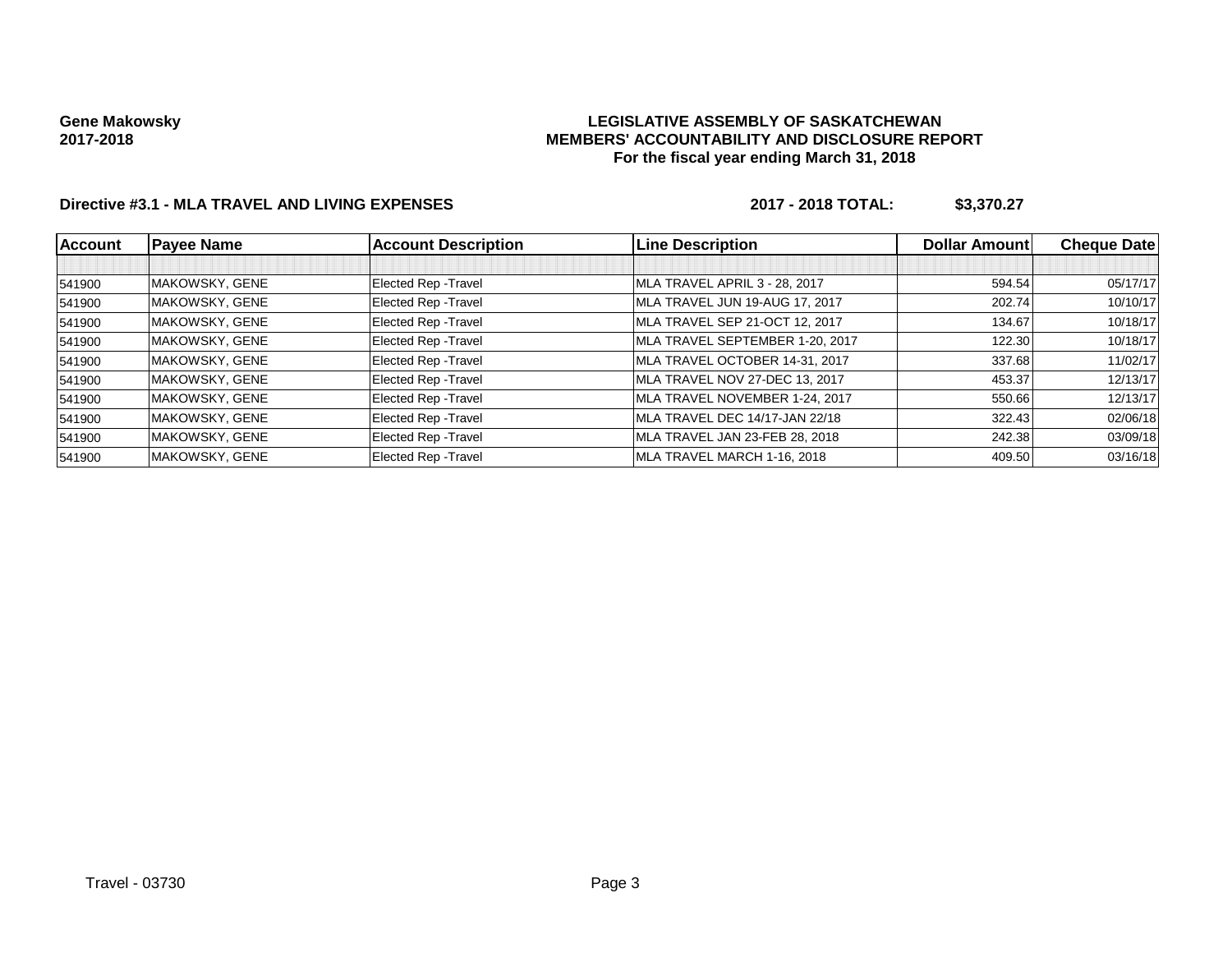### **LEGISLATIVE ASSEMBLY OF SASKATCHEWAN MEMBERS' ACCOUNTABILITY AND DISCLOSURE REPORT For the fiscal year ending March 31, 2018**

| Account | <b>Payee Name</b>                              | <b>Account Description</b>                | <b>Line Description</b>            | <b>Dollar Amount</b> | <b>Cheque Date</b> |
|---------|------------------------------------------------|-------------------------------------------|------------------------------------|----------------------|--------------------|
|         |                                                |                                           |                                    |                      |                    |
| 522000  | WINNIPEG STREET BUSINESS<br><b>CENTRE LTD.</b> | Rent of Ground, Buildings and Other Space | MAY 2017 MLA OFFICE RENT           | 2,184.73             | 04/12/17           |
|         | WINNIPEG STREET BUSINESS                       |                                           |                                    |                      |                    |
| 522000  | <b>CENTRE LTD.</b>                             | Rent of Ground, Buildings and Other Space | <b>AUGUST 2017 MLA OFFICE RENT</b> | 2,184.73             | 07/04/17           |
|         | WINNIPEG STREET BUSINESS                       |                                           |                                    |                      |                    |
| 522000  | CENTRE LTD.                                    | Rent of Ground, Buildings and Other Space | NOVEMBER 2017 MLA OFFICE RENT      | 2,184.73             | 10/18/17           |
|         | <b>WINNIPEG STREET BUSINESS</b>                |                                           |                                    |                      |                    |
| 522000  | <b>CENTRE LTD.</b>                             | Rent of Ground, Buildings and Other Space | FEBRUARY 2018 MLA OFFICE RENT      | 2,184.73             | 01/15/18           |
|         | WINNIPEG STREET BUSINESS                       |                                           |                                    |                      |                    |
| 522000  | <b>CENTRE LTD.</b>                             | Rent of Ground, Buildings and Other Space | OPERATING COST SHORTFALL           | 118.63               | 03/01/18           |
| 522200  | <b>GOLD BUSINESS MACHINES LTD.</b>             | Rent of Photocopiers                      | <b>COPIER CHARGES</b>              | 67.20                | 05/01/17           |
| 522200  | <b>GOLD BUSINESS MACHINES LTD.</b>             | <b>Rent of Photocopiers</b>               | <b>COPIER CHARGES</b>              | 44.81                | 06/01/17           |
| 522200  | <b>GOLD BUSINESS MACHINES LTD.</b>             | Rent of Photocopiers                      | <b>COPIER CHARGES</b>              | 34.09                | 08/01/17           |
| 522200  | <b>GOLD BUSINESS MACHINES LTD.</b>             | Rent of Photocopiers                      | <b>COPIER CHARGES</b>              | 44.81                | 09/01/17           |
| 522200  | <b>GOLD BUSINESS MACHINES LTD.</b>             | Rent of Photocopiers                      | <b>COPIER CHARGES</b>              | 44.81                | 09/01/17           |
| 522200  | <b>GOLD BUSINESS MACHINES LTD.</b>             | Rent of Photocopiers                      | <b>COPIER CHARGES</b>              | 67.20                | 09/01/17           |
| 522200  | <b>GOLD BUSINESS MACHINES LTD.</b>             | <b>Rent of Photocopiers</b>               | <b>COPIER CHARGES</b>              | 44.81                | 09/01/17           |
| 522200  | <b>GOLD BUSINESS MACHINES LTD.</b>             | <b>Rent of Photocopiers</b>               | <b>COPIER CHARGES</b>              | 44.81                | 10/01/17           |
| 522200  | <b>GOLD BUSINESS MACHINES LTD.</b>             | Rent of Photocopiers                      | <b>COPIER CHARGES</b>              | 44.81                | 12/01/17           |
| 522200  | <b>GOLD BUSINESS MACHINES LTD.</b>             | <b>Rent of Photocopiers</b>               | <b>COPIER CHARGES</b>              | 44.81                | 01/01/18           |
| 522200  | <b>GOLD BUSINESS MACHINES LTD.</b>             | Rent of Photocopiers                      | <b>COPIER CHARGES</b>              | 44.81                | 01/01/18           |
| 522200  | <b>GOLD BUSINESS MACHINES LTD.</b>             | <b>Rent of Photocopiers</b>               | <b>COPIER CHARGES</b>              | 44.81                | 02/01/18           |
| 522200  | <b>GOLD BUSINESS MACHINES LTD.</b>             | Rent of Photocopiers                      | <b>COPIER CHARGES</b>              | 44.81                | 03/01/18           |
| 522200  | <b>GOLD BUSINESS MACHINES LTD.</b>             | Rent of Photocopiers                      | <b>COPIER CHARGES</b>              | 67.20                | 03/27/18           |
|         | MINISTER OF FINANCE-MINISTRY                   |                                           | PHOTOCOPIER SERVICE FEES FOR 2017- |                      |                    |
| 522200  | OF CENTRAL SERVICES                            | Rent of Photocopiers                      | 18                                 | 50.00                | 12/01/17           |
| 522500  | HARVARD WESTERN INSURANCE                      | <b>Insurance Premiums</b>                 | C700865634 OFFICE INSURANCE        | 167.83               | 01/02/18           |
| 522700  | SASKENERGY INCORPORATED                        | Utilities - Electricity and Nat Gas       | 24583408331 MAY 25, 2017           | 66.98                | 06/01/17           |
| 522700  | SASKENERGY INCORPORATED                        | Utilities - Electricity and Nat Gas       | 24583408331 AUGUST 25, 2017        | 40.43                | 09/01/17           |
| 522700  | SASKENERGY INCORPORATED                        | Utilities - Electricity and Nat Gas       | 24583408331 NOVEMBER 24, 2017      | 194.96               | 12/01/17           |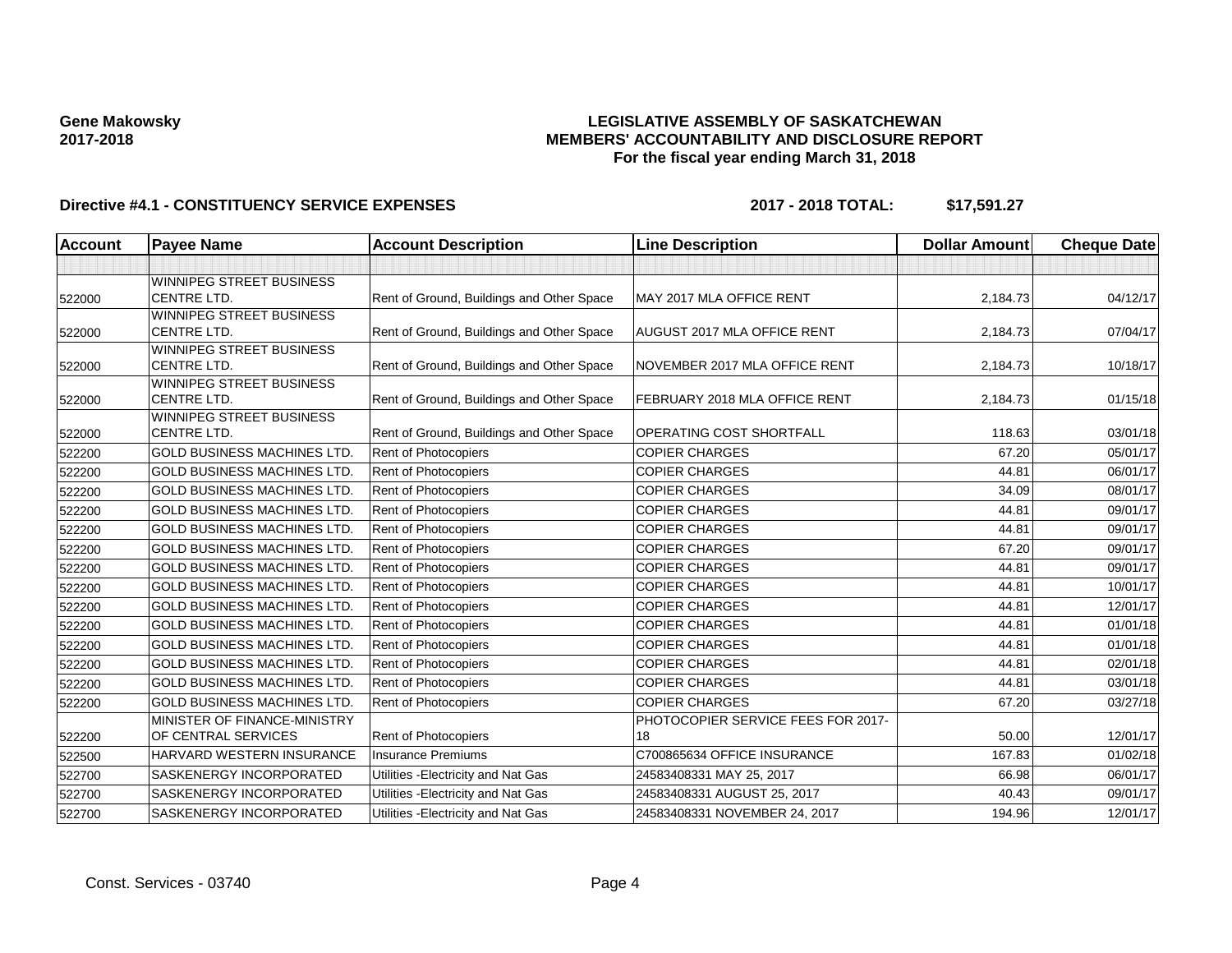### **LEGISLATIVE ASSEMBLY OF SASKATCHEWAN MEMBERS' ACCOUNTABILITY AND DISCLOSURE REPORT For the fiscal year ending March 31, 2018**

| <b>Account</b> | <b>Payee Name</b>                                    | <b>Account Description</b>          | <b>Line Description</b>                    | <b>Dollar Amount</b> | <b>Cheque Date</b> |
|----------------|------------------------------------------------------|-------------------------------------|--------------------------------------------|----------------------|--------------------|
|                |                                                      |                                     |                                            |                      |                    |
| 522700         | SASKENERGY INCORPORATED                              | Utilities - Electricity and Nat Gas | 24583408331 MARCH 26, 2018                 | 202.97               | 03/26/18           |
| 522700         | SASKPOWER CORPORATION                                | Utilities - Electricity and Nat Gas | 510004171458 MAY 25, 2017                  | 281.62               | 06/01/17           |
| 522700         | SASKPOWER CORPORATION                                | Utilities - Electricity and Nat Gas | 510004171458 AUGUST 25, 2017               | 349.96               | 09/01/17           |
| 522700         | <b>SASKPOWER CORPORATION</b>                         | Utilities - Electricity and Nat Gas | 510004171458 NOVEMBER 24, 2017             | 355.86               | 12/01/17           |
| 522700         | <b>SASKPOWER CORPORATION</b>                         | Utilities - Electricity and Nat Gas | 510004171458 MARCH 26, 2018                | 401.38               | 03/26/18           |
| 529000         | <b>FRANCISCO GENERAL CLEANING</b><br><b>SERVICES</b> | <b>General Contractual Services</b> | MLA OFFICE JANITORIAL SERVICE APR<br>30/17 | 100.00               | 05/01/17           |
| 529000         | FRANCISCO GENERAL CLEANING<br><b>SERVICES</b>        | <b>General Contractual Services</b> | MAY 2017 OFFICE CLEANING                   | 100.00               | 05/31/17           |
| 529000         | FRANCISCO GENERAL CLEANING<br><b>SERVICES</b>        | <b>General Contractual Services</b> | MLA OFFICE JANITORIAL SERVICE JUN/17       | 85.00                | 07/01/17           |
| 529000         | <b>FRANCISCO GENERAL CLEANING</b><br><b>SERVICES</b> | <b>General Contractual Services</b> | JULY 2017 OFFICE CLEANING                  | 85.00                | 08/01/17           |
| 529000         | <b>FRANCISCO GENERAL CLEANING</b><br><b>SERVICES</b> | <b>General Contractual Services</b> | MLA OFFICE JANITORIAL SERVICE AUG/17       | 85.00                | 09/01/17           |
| 529000         | FRANCISCO GENERAL CLEANING<br><b>SERVICES</b>        | <b>General Contractual Services</b> | MLA OFFICE JANITORIAL SERVICE SEP/17       | 85.00                | 10/01/17           |
| 529000         | <b>FRANCISCO GENERAL CLEANING</b><br><b>SERVICES</b> | <b>General Contractual Services</b> | MLA OFFICE JANITORIAL SERVICE OCT/17       | 85.00                | 11/01/17           |
| 529000         | <b>FRANCISCO GENERAL CLEANING</b><br><b>SERVICES</b> | <b>General Contractual Services</b> | MLA OFFICE JANITORIAL SERVICE NOV/17       | 85.00                | 12/01/17           |
| 529000         | <b>FRANCISCO GENERAL CLEANING</b><br><b>SERVICES</b> | <b>General Contractual Services</b> | MLA OFFICE JANITORIAL SERVICE DEC/17       | 85.00                | 01/01/18           |
| 529000         | <b>FRANCISCO GENERAL CLEANING</b><br><b>SERVICES</b> | <b>General Contractual Services</b> | MLA OFFICE JANITORIAL SERVICE JAN/18       | 85.00                | 02/01/18           |
| 529000         | FRANCISCO GENERAL CLEANING<br><b>SERVICES</b>        | <b>General Contractual Services</b> | MLA OFFICE JANITORIAL SERVICE FEB/18       | 85.00                | 03/01/18           |
| 529000         | <b>FRANCISCO GENERAL CLEANING</b><br><b>SERVICES</b> | <b>General Contractual Services</b> | MLA OFFICE JANITORIAL SERVICE MAR/18       | 85.00                | 03/31/18           |
| 529000         | SOMERVILLE SAFE & LOCK LTD.                          | <b>General Contractual Services</b> | <b>REKEY DOORS - NO GST</b>                | 108.65               | 03/27/18           |
| 530300         | <b>MARU GROUP CANADA INC.</b>                        | Primary Research/Focus group        | AD HOC CONSULTING - NO GST                 | 607.15               | 07/01/17           |
| 530300         | MARU GROUP CANADA INC.                               | Primary Research/Focus group        | AD HOC CONSULTING - NO GST                 | 646.74               | 01/01/18           |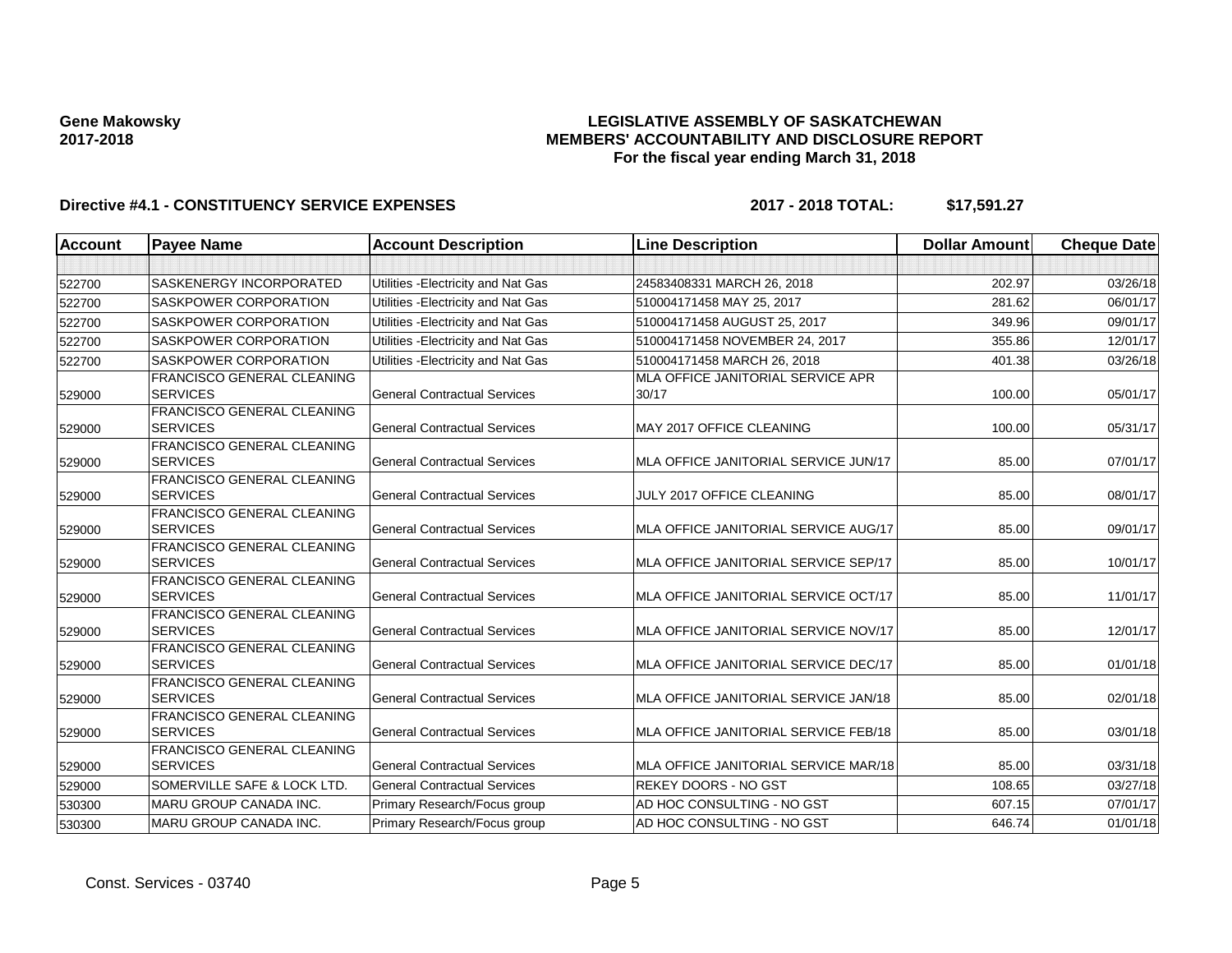### **LEGISLATIVE ASSEMBLY OF SASKATCHEWAN MEMBERS' ACCOUNTABILITY AND DISCLOSURE REPORT For the fiscal year ending March 31, 2018**

| <b>Account</b> | <b>Payee Name</b>                 | <b>Account Description</b>         | <b>Line Description</b>        | <b>Dollar Amount</b> | <b>Cheque Date</b> |
|----------------|-----------------------------------|------------------------------------|--------------------------------|----------------------|--------------------|
|                |                                   |                                    |                                |                      |                    |
| 530300         | <b>MARU GROUP CANADA INC.</b>     | Primary Research/Focus group       | AD HOC CONSULTING - NO GST     | 632.97               | 03/01/18           |
|                | <b>ARCOLA EAST COMMUNITY</b>      |                                    |                                |                      |                    |
| 530500         | <b>ASSOCCIATION</b>               | <b>Media Placement</b>             | <b>ADVERTISING</b>             | 400.00               | 10/01/17           |
|                | <b>DEWDNEY EAST COMMUNITY</b>     |                                    |                                |                      |                    |
| 530500         | <b>ASSOCIATION</b>                | <b>Media Placement</b>             | <b>ADVERTISING</b>             | 50.00                | 09/01/17           |
|                | DEWDNEY EAST COMMUNITY            |                                    |                                |                      |                    |
| 530500         | <b>ASSOCIATION</b>                | Media Placement                    | <b>ADVERTISING</b>             | 50.00                | 01/01/18           |
| 530500         | <b>FABMAR COMMUNICATIONS LTD.</b> | Media Placement                    | <b>ADVERTISING - NO GST</b>    | 52.16                | 03/01/18           |
| 530500         | <b>FABMAR COMMUNICATIONS LTD</b>  | Media Placement                    | ADVERTISING - NO GST           | 52.16                | 03/01/18           |
|                | <b>GOLDEN WEST BROADCASTING</b>   |                                    |                                |                      |                    |
| 530500         | LTD.                              | Media Placement                    | ADVERTISING - NO GST           | 34.23                | 03/01/18           |
|                | GOLDEN WEST BROADCASTING          |                                    |                                |                      |                    |
| 530500         | LTD.                              | Media Placement                    | <b>ADVERTISING</b>             | 66.98                | 03/01/18           |
|                | GOLDEN WEST BROADCASTING          |                                    |                                |                      |                    |
| 530500         | LTD.                              | <b>Media Placement</b>             | ADVERTISING - NO GST           | 80.37                | 03/01/18           |
| 530500         | HARVARD BROADCASTING INC.         | Media Placement                    | <b>ADVERTISING</b>             | 159.70               | 03/01/18           |
|                | <b>JIM PATTISON BROADCAST</b>     |                                    |                                |                      |                    |
| 530500         | <b>GROUP</b>                      | Media Placement                    | <b>ADVERTISING</b>             | 69.07                | 03/01/18           |
|                | <b>JIM PATTISON BROADCAST</b>     |                                    |                                |                      |                    |
| 530500         | <b>GROUP</b>                      | Media Placement                    | <b>ADVERTISING</b>             | 72.14                | 03/01/18           |
| 530500         | RAWLCO RADIO LTD.                 | Media Placement                    | <b>ADVERTISING</b>             | 76.74                | 03/01/18           |
| 530500         | RAWLCO RADIO LTD.                 | Media Placement                    | ADVERTISING                    | 104.37               | 03/01/18           |
| 530500         | RAWLCO RADIO LTD.                 | <b>Media Placement</b>             | <b>ADVERTISING</b>             | 76.74                | 03/01/18           |
| 530500         | RAWLCO RADIO LTD.                 | Media Placement                    | <b>ADVERTISING</b>             | 116.65               | 03/01/18           |
|                | <b>WESTERN PRODUCER</b>           |                                    |                                |                      |                    |
| 530500         | <b>PUBLICATIONS</b>               | <b>Media Placement</b>             | <b>ADVERTISING</b>             | 87.57                | 03/07/18           |
| 542000         | KIRKUP, BRITTANY N                | Travel                             | C.A. TRAVEL                    | 99.08                | 07/17/17           |
| 542000         | KIRKUP, BRITTANY N                | Travel                             | C.A. TRAVEL AUG 15-OCT 2, 2017 | 94.42                | 10/02/17           |
| 542000         | KIRKUP, BRITTANY N                | Travel                             | C.A. TRAVEL NOVEMBER 27, 2017  | 22.52                | 12/01/17           |
| 542000         | KIRKUP, BRITTANY N                | Travel                             | C.A. TRAVEL FEB 28-MAR 8, 2018 | 61.70                | 03/08/18           |
| 555000         | <b>CORPORATE EXPRESS</b>          | <b>Other Material and Supplies</b> | MISC. & OFFICE SUPPLIES        | 26.49                | 05/01/17           |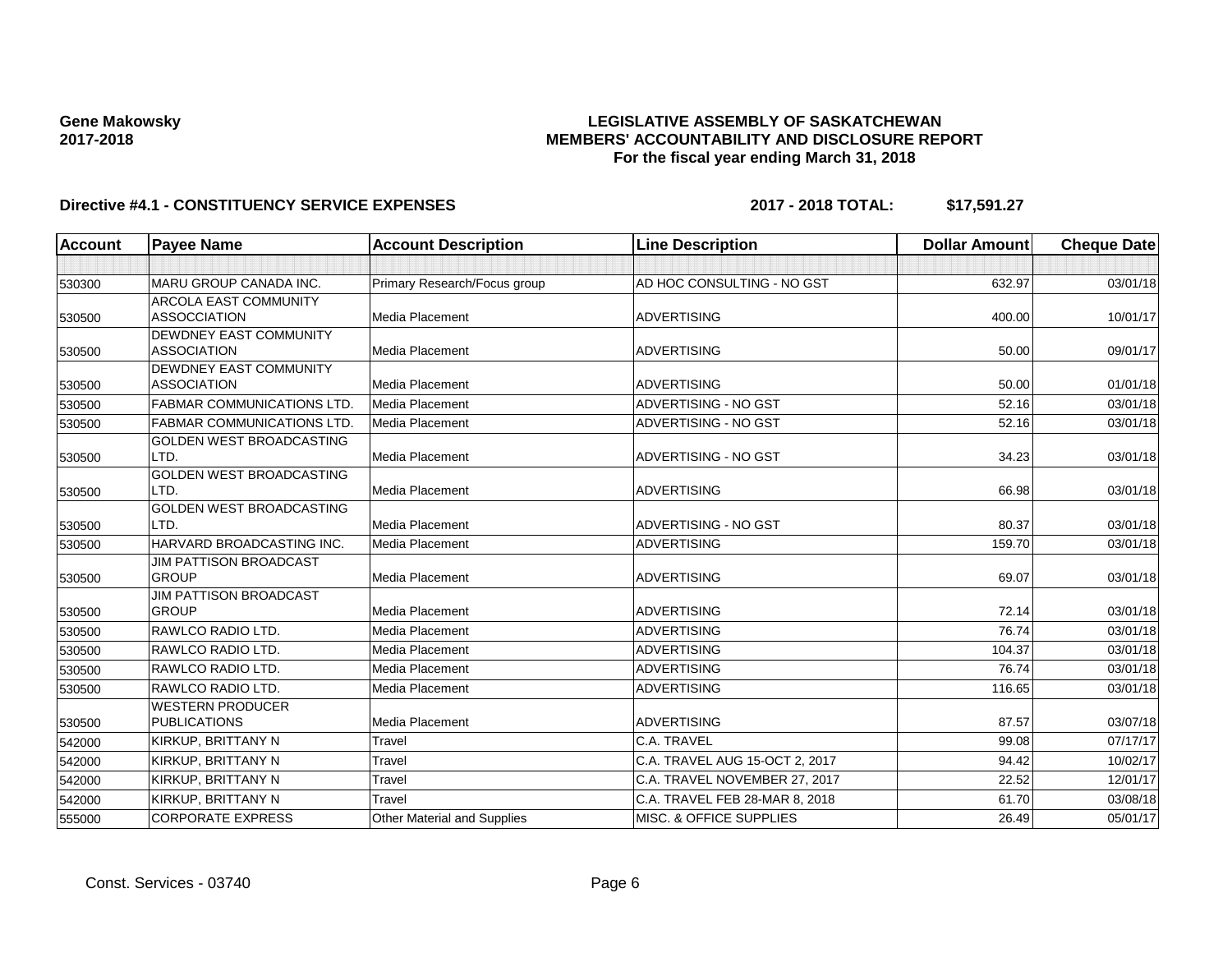### **LEGISLATIVE ASSEMBLY OF SASKATCHEWAN MEMBERS' ACCOUNTABILITY AND DISCLOSURE REPORT For the fiscal year ending March 31, 2018**

| Account | <b>Payee Name</b>                  | <b>Account Description</b>           | <b>Line Description</b>                   | <b>Dollar Amount</b> | <b>Cheque Date</b> |
|---------|------------------------------------|--------------------------------------|-------------------------------------------|----------------------|--------------------|
|         |                                    |                                      |                                           |                      |                    |
| 555000  | <b>CORPORATE EXPRESS</b>           | <b>Other Material and Supplies</b>   | <b>MISC. &amp; OFFICE SUPPLIES</b>        | 55.13                | 07/01/17           |
| 555000  | <b>CORPORATE EXPRESS</b>           | Other Material and Supplies          | <b>OFFICE SUPPLIES</b>                    | 11.43                | 08/01/17           |
| 555000  | <b>CORPORATE EXPRESS</b>           | Other Material and Supplies          | OFFICE SUPPLIES                           | 14.91                | 08/01/17           |
| 555000  | <b>CORPORATE EXPRESS</b>           | Other Material and Supplies          | <b>MISC &amp; OFFICE SUPPLIES</b>         | 77.49                | 08/01/17           |
| 555000  | <b>CORPORATE EXPRESS</b>           | Other Material and Supplies          | MISC. & OFFICE SUPPLIES                   | 55.17                | 11/03/17           |
| 555000  | <b>CORPORATE EXPRESS</b>           | Other Material and Supplies          | MISC. & OFFICE SUPPLIES                   | 26.49                | 02/01/18           |
| 555000  | <b>CORPORATE EXPRESS</b>           | Other Material and Supplies          | <b>MISC. &amp; OFFICE SUPPLIES</b>        | 37.43                | 02/01/18           |
| 555000  | <b>CORPORATE EXPRESS</b>           | Other Material and Supplies          | MISC. & OFFICE SUPPLIES                   | 68.04                | 03/01/18           |
| 555000  | <b>CORPORATE EXPRESS</b>           | Other Material and Supplies          | MISC. & OFFICE SUPPLIES                   | 30.36                | 03/01/18           |
| 555000  | <b>CORPORATE EXPRESS</b>           | Other Material and Supplies          | MISC. & OFFICE SUPPLIES                   | 16.37                | 03/01/18           |
| 555000  | <b>CULLIGAN WATER CONDITIONING</b> | Other Material and Supplies          | <b>BOTTLED WATER</b>                      | 20.75                | 05/16/17           |
| 555000  | <b>CULLIGAN WATER CONDITIONING</b> | Other Material and Supplies          | <b>BOTTLED WATER</b>                      | 20.75                | 08/01/17           |
| 555000  | <b>CULLIGAN WATER CONDITIONING</b> | <b>Other Material and Supplies</b>   | <b>BOTTLED WATER</b>                      | 20.75                | 08/01/17           |
| 555000  | <b>CULLIGAN WATER CONDITIONING</b> | Other Material and Supplies          | <b>BOTTLED WATER</b>                      | 20.75                | 10/01/17           |
| 555000  | <b>CULLIGAN WATER CONDITIONING</b> | <b>Other Material and Supplies</b>   | <b>BOTTLED WATER</b>                      | 21.05                | 11/01/17           |
| 555000  | <b>CULLIGAN WATER CONDITIONING</b> | Other Material and Supplies          | 566464 BOTTLED WATER                      | 37.40                | 12/01/17           |
| 555000  | <b>CULLIGAN WATER CONDITIONING</b> | Other Material and Supplies          | <b>FINANCE CHARGE</b>                     | 0.75                 | 01/01/18           |
| 555000  | <b>CULLIGAN WATER CONDITIONING</b> | Other Material and Supplies          | <b>BOTTLED WATER</b>                      | 27.40                | 02/01/18           |
| 555000  | <b>CULLIGAN WATER CONDITIONING</b> | <b>Other Material and Supplies</b>   | <b>BOTTLED WATER</b>                      | 27.40                | 03/01/18           |
| 555000  | <b>CULLIGAN WATER CONDITIONING</b> | Other Material and Supplies          | 566464 BOTTLED WATER                      | 37.40                | 03/23/18           |
| 555000  | KIRKUP, BRITTANY N                 | Other Material and Supplies          | <b>REIMB: MISC. &amp; OFFICE SUPPLIES</b> | 33.20                | 10/01/17           |
| 555000  | KIRKUP, BRITTANY N                 | Other Material and Supplies          | <b>REIMB: MISC. &amp; OFFICE SUPPLIES</b> | 49.66                | 03/02/18           |
| 561300  | <b>STRIPE SHOP</b>                 | Leasehold Improvements - Exp         | WINDOW FROSTING&CONTRAVISION              | 150.17               | 09/01/17           |
| 565200  | KIRKUP, BRITTANY N                 | Office Furniture and Equipment - Exp | REIMB: TOSHIBA TELEVISION                 | 179.09               | 12/01/17           |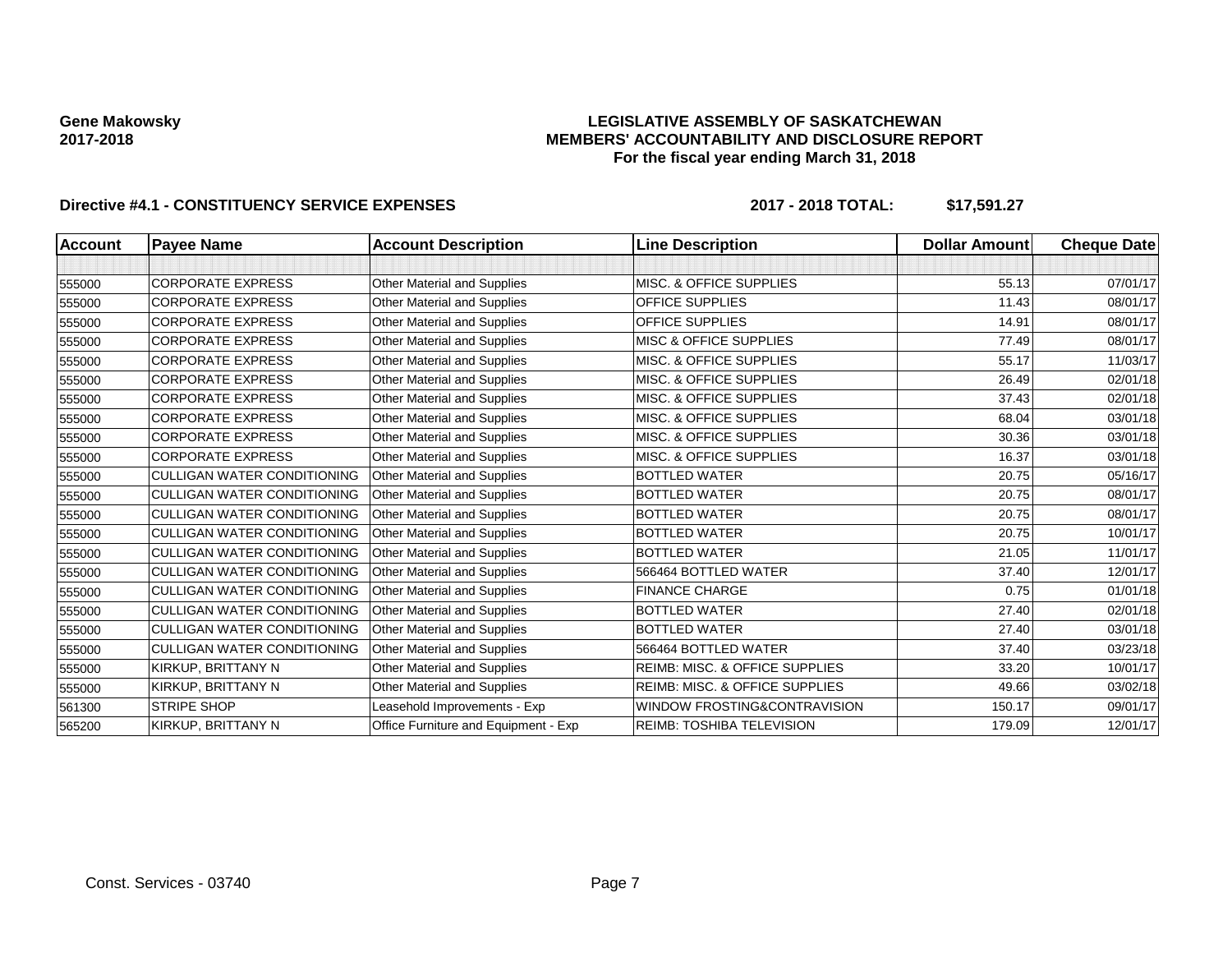### **LEGISLATIVE ASSEMBLY OF SASKATCHEWAN MEMBERS' ACCOUNTABILITY AND DISCLOSURE REPORT For the fiscal year ending March 31, 2018**

## Directive #6 - CONSTITUENCY ASSISTANT EXPENSES 2017 - 2018 TOTAL: \$46,526.40

| <b>Account</b> | <b>Payee Name</b>  | <b>Account Description</b>                    | <b>Dollar Amount</b> | <b>Cheque Date</b> |
|----------------|--------------------|-----------------------------------------------|----------------------|--------------------|
|                |                    |                                               |                      |                    |
| 513000         | KIRKUP, BRITTANY N | Out-of-Scope Permanent                        | 2,231.21             | 04/11/17           |
| 513000         | KIRKUP, BRITTANY N | Out-of-Scope Permanent                        | $-2,231.21$          | 04/11/17           |
| 513000         | KIRKUP, BRITTANY N | Out-of-Scope Permanent                        | 1620                 | 04/25/17           |
| 513000         | KIRKUP, BRITTANY N | Out-of-Scope Permanent                        | 1,800.00             | 05/09/17           |
| 513000         | KIRKUP, BRITTANY N | Out-of-Scope Permanent                        | 1,800.00             | 05/24/17           |
| 513000         | KIRKUP, BRITTANY N | Out-of-Scope Permanent                        | 1,800.00             | 06/06/17           |
| 513000         | KIRKUP, BRITTANY N | Out-of-Scope Permanent                        | 1,800.00             | 06/20/17           |
| 513000         | KIRKUP, BRITTANY N | Out-of-Scope Permanent                        | 1,800.00             | 07/05/17           |
| 513000         | KIRKUP, BRITTANY N | Out-of-Scope Permanent                        | 1,620.00             | 07/18/17           |
| 513000         | KIRKUP, BRITTANY N | Out-of-Scope Permanent                        | 1,800.00             | 08/01/17           |
| 513000         | KIRKUP, BRITTANY N | Out-of-Scope Permanent                        | 1800                 | 08/15/17           |
| 513000         | KIRKUP, BRITTANY N | Out-of-Scope Permanent                        | 1,800.00             | 08/29/17           |
| 513000         | KIRKUP, BRITTANY N | Out-of-Scope Permanent                        | 1,620.00             | 09/12/17           |
| 513000         | KIRKUP, BRITTANY N | Out-of-Scope Permanent                        | 1,800.00             | 09/26/17           |
| 513000         | KIRKUP, BRITTANY N | Out-of-Scope Permanent                        | 1800                 | 10/11/17           |
| 513000         | KIRKUP, BRITTANY N | Out-of-Scope Permanent                        | 1,800.00             | 10/24/17           |
| 513000         | KIRKUP, BRITTANY N | Out-of-Scope Permanent                        | 1,800.00             | 11/07/17           |
| 513000         | KIRKUP, BRITTANY N | Out-of-Scope Permanent                        | 3,326.40             | 11/21/17           |
| 513000         | KIRKUP, BRITTANY N | Out-of-Scope Permanent                        | 1620                 | 12/05/17           |
| 513000         | KIRKUP, BRITTANY N | Out-of-Scope Permanent                        | 1,800.00             | 12/19/17           |
| 513000         | KIRKUP, BRITTANY N | Out-of-Scope Permanent                        | 1800                 | 01/03/18           |
| 513000         | KIRKUP, BRITTANY N | Out-of-Scope Permanent                        | 1,800.00             | 01/16/18           |
| 513000         | KIRKUP, BRITTANY N | Out-of-Scope Permanent                        | 1,620.00             | 02/01/18           |
| 513000         | KIRKUP, BRITTANY N | Out-of-Scope Permanent                        | 1,620.00             | 02/13/18           |
| 513000         | KIRKUP, BRITTANY N | Out-of-Scope Permanent                        | 1,620.00             | 03/01/18           |
| 513000         | KIRKUP, BRITTANY N | Out-of-Scope Permanent                        | 1,620.00             | 03/13/18           |
| 513000         | KIRKUP, BRITTANY N | Out-of-Scope Permanent                        | 1800                 | 03/27/18           |
| 513000         | KIRKUP, BRITTANY N | Out-of-Scope Permanent                        | 1620                 | 04/10/18           |
| 519900         | None (Default)     | Change in Y/E Accrued Empl Leave Entitlements | $-1,200.00$          | 04/19/17           |